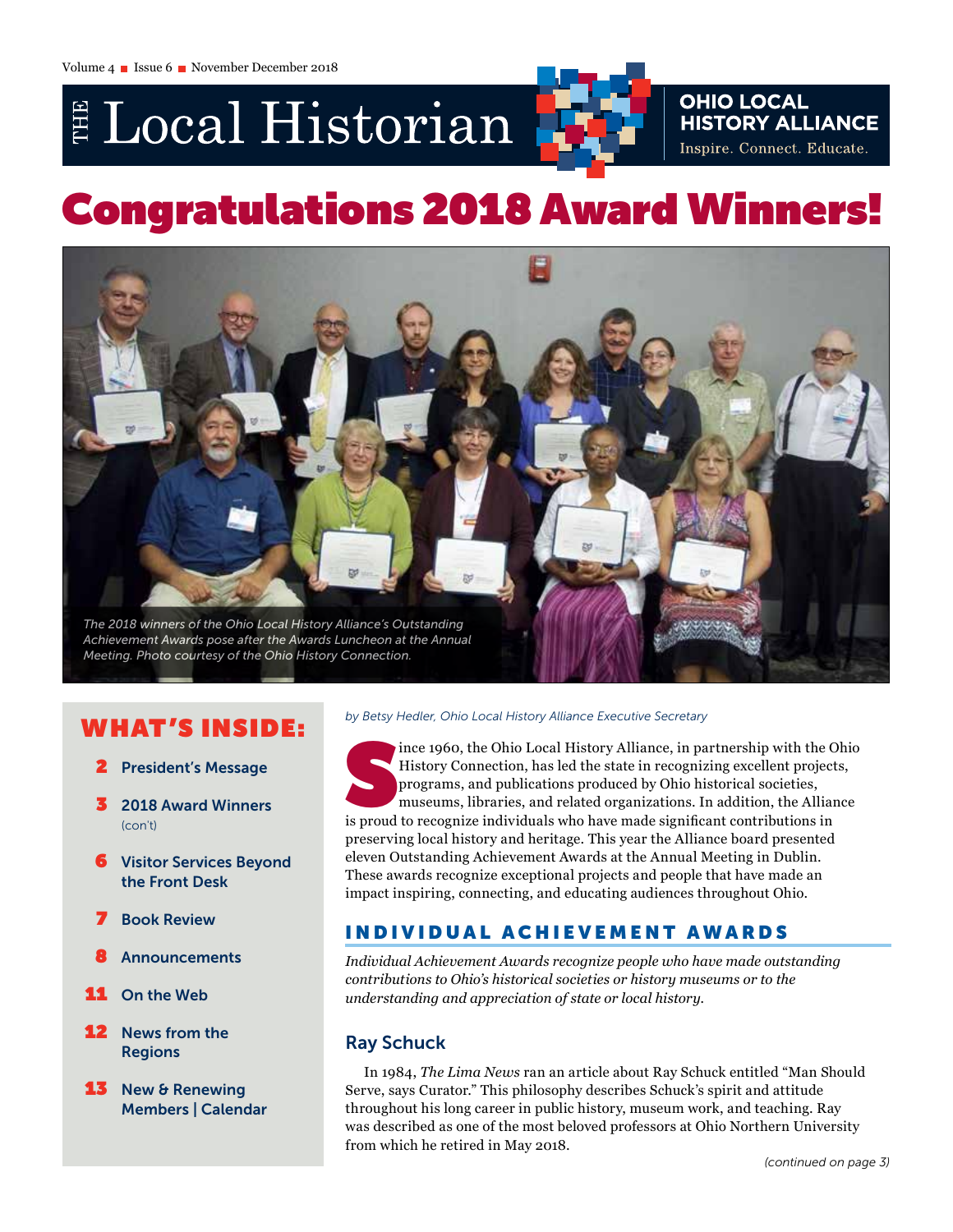# President's Message:

*The 2018 Ohio Local History Alliance Annual Conference was another great success! We had increased attendance and many informative and interesting sessions. I want to thank the Education Committee and Betsy Hedler for once again putting on such a tremendous conference.*

*The Annual Business Meeting included the elections for the 2019 OLHA officers and a trustee. Wendy Zucal (President), Leann Rich (1st VP), Ruth Brindle (2nd VP) Kathy Fernandez (Treasurer) and Rebecca Urban (Secretary) were voted in* 

*to serve as officers and Jack Blosser was re-elected as a Trustee-At-Large. We also passed several housekeeping updates and changes to the Alliance's bylaws. Tim Daley and Greg Palumbo are to be commended for the job they did in heading up the review and updates of the bylaws.*

*Betsy and the Regional Representatives, along with other board members, have gone directly from the Annual Conference to meeting with the host sites to plan the 2019 Region Meetings. We hope you will plan to attend the meetings this coming spring.* 

*I would like to end my last* President's Message *by thanking you for allowing me to serve as OLHA's president. It has truly been an honor. This organization* 

*has been very important to me throughout my 20-year career in public history. The Alliance will be under the very capable leadership of Wendy Zucal. As I said after the election, I can't believe it has taken this long for Wendy to become OLHA's president! She will be great. I want to thank the OLHA board for all their hard work, dedication and support. You made my job as president much easier, as did Betsy Hedler. We are lucky to have her as our executive secretary. She is wonderful!*

#### **Todd McCormick**

President, Ohio Local History Alliance Curator/Director, Logan County Historical Society (937) 593-7557 [tmccormick@loganhistory.org](mailto:tmccormick@loganhistory.org)

# 2018-2019 Board Members Ohio Local History Alliance

#### PRESIDENT

**Todd McCormick,** Curator/Director Logan County Historical Society, Bellefontaine (937) 593-7557 *[tmccormick@loganhistory.org](mailto:tmccormick%40loganhistory.org?subject=) [www.loganhistory.org](http://www.loganhistory.org)*

#### 1ST VICE PRESIDENT

**Wendy Zucal,** Executive Director Dennison Railroad Depot Museum, Dennison (740) 922-6776 *[director@dennisondepot.org](mailto:director%40dennisondepot.org?subject=) [dennisondepot.org](http://dennisondepot.org)*

#### 2ND VICE PRESIDENT

**Leann Rich,** Manager of Education & External Relations Mahoning Valley Historical Society Youngstown (330) 743-2589 *[lrich@mahoninghistory.org](mailto:lrich%40mahoninghistory.org?subject=) [www.mahoninghistory.org](https://mahoninghistory.org/)*

#### **SECRETARY**

**Ruth Brindle,** Co-Director Main Street Wilmington *[ruth.m.brindle@gmail.com](mailto:ruth.m.brindle%40gmail.com?subject=)*

#### TREASURER

**Kathleen Fernandez,** Historian and Museum Consultant, North Canton *[kathyfernandez@neo.rr.com](mailto:kathyfernandez%40neo.rr.com?subject=)*

#### TRUSTEES-AT-LARGE

**Jack Blosser**, Fort Ancient Earthworks and Nature Preserve, Oregonia (513) 932-4421 *[Jblosser@fortancient.org](mailto:Jblosser%40fortancient.org?subject=) [www.fortancient.org](http://www.fortancient.org/)*

**Gary Levitt,** Director Museum of Postal History, Delphos (419) 303-5482 *[mphdelphos@gmail.com](mailto:mphdelphos%40gmail.com?subject=) www.postalhistorymuseum.org*

**Timothy Daley,** Executive Director, Cuyahoga County Soldiers' and Sailors' Monument, Cleveland (216) 621-3710 *tdaley@cuyahogacounty.us www.soldiersandsailors.com*

#### IMMEDIATE PAST-PRESIDENT

**Beth Weinhardt,** Local History Coordinator Westerville Public Library, Westerville (614) 259-5028 *[bweinhar@westervillelibrary.org](mailto:bweinhar%40westervillelibrary.org?subject=) [westervillelibrary.org/local-history](http://westervillelibrary.org/local-history)*

#### EX-OFFICIO (EXECUTIVE SECRETARY)

**Dr. Betsy Hedler,** Partnerships Coordinator, Local History Services Ohio History Connection, Columbus (614) 297-2538 *[ehedler@ohiohistory.org](mailto:ehedler%40ohiohistory.org?subject=) [www.ohiohistory.org](http://www.ohiohistory.org)*

#### REGION 1

**Richard Witteborg**, Curator of Exhibits Andrew L. Tuttle Museum, Defiance (419) 784-1907 *[witteborg@hotmail.com](mailto:witteborg%40hotmail.com?subject=) [cityofdefiance.com/tuttle-museum/](http://cityofdefiance.com/tuttle-museum/)* **Pat Smith,** Director Allen County Museum & Historical Society, Lima (419) 222-9426 psmith1@wcoil.com

*www.allencountymuseum.org* 

#### REGION 2

**Gene Smith,** Curator of Museums Clyde Museum and McPherson House, Castalia *[historian2769@gmail.com](mailto:jmayle%40rbhayes.org?subject=)* [Julie Mayle, Associate Curator of](mailto:jmayle%40rbhayes.org?subject=)  [Manuscripts—](mailto:jmayle%40rbhayes.org?subject=) [Rutherford B. Hayes Presidential Library &](mailto:jmayle%40rbhayes.org?subject=)  [Museums, Fremont](mailto:jmayle%40rbhayes.org?subject=) [419-332-2081](mailto:jmayle%40rbhayes.org?subject=) *[jmayle@rbhayes.org](mailto:jmayle%40rbhayes.org?subject=) [www.rbhayes.org](mailto:jmayle%40rbhayes.org?subject=)*

#### REGION 3

**Rebecca Urban** Peninsula Foundation, Peninsula (330) 657-2528 *[rurban@peninsulahistory.org](mailto:rurban%40peninsulahistory.org?subject=)* **Greg Palumbo,** Director Lakewood Historical Society, Lakewood (216) 221-7343 *[director@lakewoodhistory.org](mailto:director%40lakewoodhistory.org%0D?subject=)*

#### REGION 4

**Melissa Karman,** Director The Sutliff Museum, Warren (330) 395-6575 *[melissa.karman@sutliffmuseum.org](mailto:melissa.karman%40sutliffmuseum.org?subject=)  www.sutliffmuseum.org*

**Lae'l Hughes-Watkins,** University Archivist Kent State University, Kent *lhughesw@kent.edu www.library.kent.edu/page/10300*

#### REGION 5

**Christy Davis,** Registrar Pro Football Hall of Fame, Canton (330) 588-3616 *[Christy.Davis@ProFootballHOF.com](mailto:Christy.Davis%40ProFootballHOF.com?subject=)  [www.ProFootballHOF.com](http://www.ProFootballHOF.com)*

**Kelly Kuhn-Engstrom,** Director. Curator. Sugarcreek Information Center. Alpine Hills Museum, Sugarcreek (330) 852-4113 *[alpinehillsmuseum@yahoo.com](mailto:alpinehillsmuseum%40yahoo.com?subject=) [alpinehills.webstarts.com](http://alpinehills.webstarts.com)/*

#### REGION 6

**Leslie Wagner,** Historian The Dawes Arboretum, Newark 740-323-2355 x 1256 *lmwagner@dawesarb.org [dawesarb.org/](http://dawesarb.org/)*

**Nina Thomas,** Museum Specialist Anti-Saloon League Museum/Westerville Public Library, Westerville (614) 259-5027 *[nthomas@westervillelibrary.org](mailto:nthomas@westervillelibrary.org) [www.westervillelibrary.org/AntiSaloon/](http://www.westervillelibrary.org/AntiSaloon/)*

#### REGION 7

**Melissa Shaw,** Curator, Collections Management Division National Museum of the United States Air Force, Wright-Patterson AFB (937) 255-8839 *[melissa.shaw@us.af.mil](mailto:melissa.shaw%40us.af.mil?subject=) [www.nationalmuseum.af.mil/](http://www.nationalmuseum.af.mil/)*

**Natalie Fritz,** Curator of Library and Archives Clark County Historical Society, Springfield 937-324-0657; x234 *[nataliemfritz3@gmail.com](mailto:nataliemfritz3%40gmail.com?subject=)*

#### REGION 8

**Ed Creighton** Friends of White Water Shaker Village, Hamilton (513) 756-1515 *[ercmorgans@juno.com](mailto:ercmorgans%40juno.com?subject=)*

**Terrie Puckett** Grailville, Loveland (513) 683-2340 *[tpuckett@grailville.org](mailto:tpuckett%40grailville.org?subject=) [www.grailville.org](http://www.grailville.org)/*

#### REGION 9

**Jessica Cyders,** Curator Southeast Ohio History Center, Athens (740) 592-2280 *[jessica@athenshistory.org](mailto:jessica%40athenshistory.org?subject=)  [athenshistory.org](http://athenshistory.org)* **Megan Malone,** Director

Lillian E. Jones Museum, Jackson (740) 286-2556 *[director@jonesmuseum.com](mailto:director%40jonesmuseum.com?subject=) [www.jonesmuseum.com](http://www.jonesmuseum.com)*

#### REGION 10

**Judy Robinson,** Trustee Noble County Historical Society Caldwell (740) 732-2654 *[jackie.l.robinson@frontier.com](mailto:jackie.l.robinson%40frontier.com?subject=) [www.rootsweb.ancestry.com/~ohnoble/](http://www.rootsweb.ancestry.com/~ohnoble/histsoc.htm) [histsoc.htm](http://www.rootsweb.ancestry.com/~ohnoble/histsoc.htm)* 

**Kyle Yoho,** Education Director The Castle Historic House Museum, Marietta 740-373-4180 *[kyle@mariettacastle.org](mailto:kyle@mariettacastle.org) www.mariettacastle.org*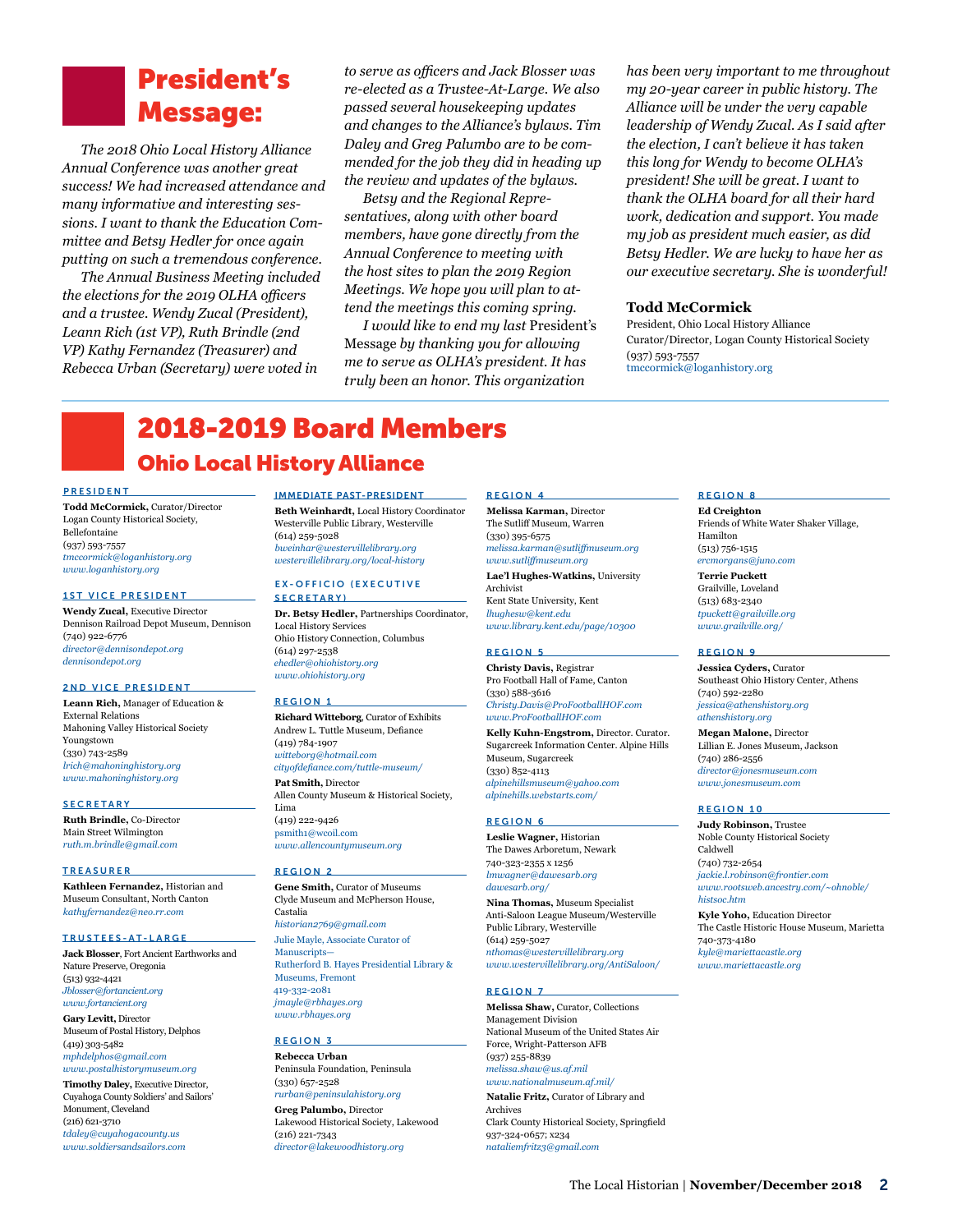Schuck served twenty-five years as curator and director of the Allen County Museum in Lima, Ohio. During this profoundly busy period of his life, Ray was never too busy to help a local resident in search of historical information, or to assist museum colleagues seeking professional advice, or to accommodate elected officials in need of archaeological work to meet state or federal requirements before moving forward on some project. Ray was never too busy to help anyone who sought his help.

Highlights from his first career at the Allen County Museum include initial accreditation with the American Association of Museums and two subsequent re-accreditations. He served on the boards of the Ohio Association of Historical Societies and Museums (now OLHA), the Ohio Museums Association, the Ohio Academy of Science, and the Ohio Academy of History. In 1990, Ray worked with the Ohio History Connection to create and produce the Lima - Allen County exhibition at the Ohio History Center. An account of this partnership became a chapter in J.D. and Diane Britton's 1994 book, *History Outreach: Programs for Museums, Historical Organizations, and Academic History Departments.* 

Ray joined the faculty at Ohio Northern University after he retired from the Allen County Museum in 2000. He created the Public History/Museum Studies minor degree program and put his students to work assisting with various communities' history projects. Several of his students served as interns at area museums. One of the last projects they completed before Ray's retirement was to research and document the names, ranks, and units of 81 Ada, Ohio, Civil War veterans to assist in creating a Civil War Memorial for that community. Even as Ray has entered retirement, he has already agreed to speak at two classes for the Lifelong Learning Institute at The Ohio State University, Lima. Ray Schuck's spirit of service is his legacy. His words and actions have impacted everyday citizens and students alike. While he spent his first career preserving and sharing history, his second career taught students how to do the same. But more importantly, he taught them why it matters.

## John Swearingen, Jr.

During the nine years John Swearingen, Jr. has served as the Director of the Fulton County Historical Society, he has led the Society on a journey of growth and improvement in all aspects of our operations. He has emphasized best professional practices in the preservation of our collections, increased collaboration among our community partner institutions, and overseen the design, construction, installation, and operation of the new Museum of Fulton County. When he became director, the Fulton County Historical Society owned a house museum, a log cabin, a blacksmith shop, a railroad depot, and a township meeting building full of artifacts that needed to be preserved, organized and inventoried; which he has accomplished with a small team of volunteers and the utilization of PastPerfect. Over the years, special exhibits on the Civil War and World War Two emphasizing the impact these events had on Fulton County. Swearingen also initiated

Teas on the Porch and Haunting History Tours to showcase the collection and increase attendance at the museum.

The Toledo Foundation provided a small grant to help establish The Fulton County Heritage Alliance, which brought together the local history organizations in the county into a collaborative working relationship. With his guidance, these groups have begun the task of creating digital records for their collections. Their records and those of the Museum of Fulton County are being incorporated into a combined list, thus allowing researchers to find items housed throughout the county. The synergy created by this collaboration is growing and has resulted in improved communication, sharing of resources, and professional growth for its members.

In 2014, an opportunity to construct and create a new museum arose. Although the cost of the structure was covered by state and county monies, there was a need for extensive funding for the creation of exhibits. Swearingen helped successfully lead a fund-raising committee which has raised over \$600,000 for this purpose. To share all of the county's history, he designed the exhibit hall as a timeline from ancient times until the 1960s. The motto of Fulton County is "I will find a way or make my own way." John Swearingen, Jr. has helped the Society live that motto every day by his example, his vision and his leadership.

## Deborah Lowe Wright

Deborah Lowe Wright, Founder and Director of the Pickaway County African American Heritage Association, decided to document black life in Circleville, Pickaway County. Her goal is to make people aware of Circleville black history. In 2003, she invited area black residents to join her and they came together as the PCAAHA. The organization's first event was the dedication of an Ohio Bicentennial historic marker at the Second Baptist Church. In 2008, Ms. Wright again called on the black community to help celebrate their history. That year, the first annual Heritage Banquet honored family legacies and the 1870 political meeting at Second Baptist Church. Each year, sixty to onehundred descendants, as far away as Florida and Texas, with community friends, attend this award winning public outreach program. On April 14, 2018, PCAAHA successfully sponsored their Eleventh Annual Heritage Banquet.

Her community outreach to share this important local history has included hosting FROM HERE, a black history show broadcasted on the local cable network, writing Black History articles for the Circleville Herald and presenting the history of the Negro's right to vote to middle-school students. She published her first book, *They Left Their Mark* about Circleville and the Negro vote. In 2015 she self-published the book *Historical African American Churches in Pickaway County, Ohio, 1834-1980*. In addition, she has submitted articles to the *Pickaway Quarterly*  including twelve favorite sons' biographies. Ms. Wright is currently working on a new book about Circleville's African American businessmen and landowners.

*(continued on page 4)*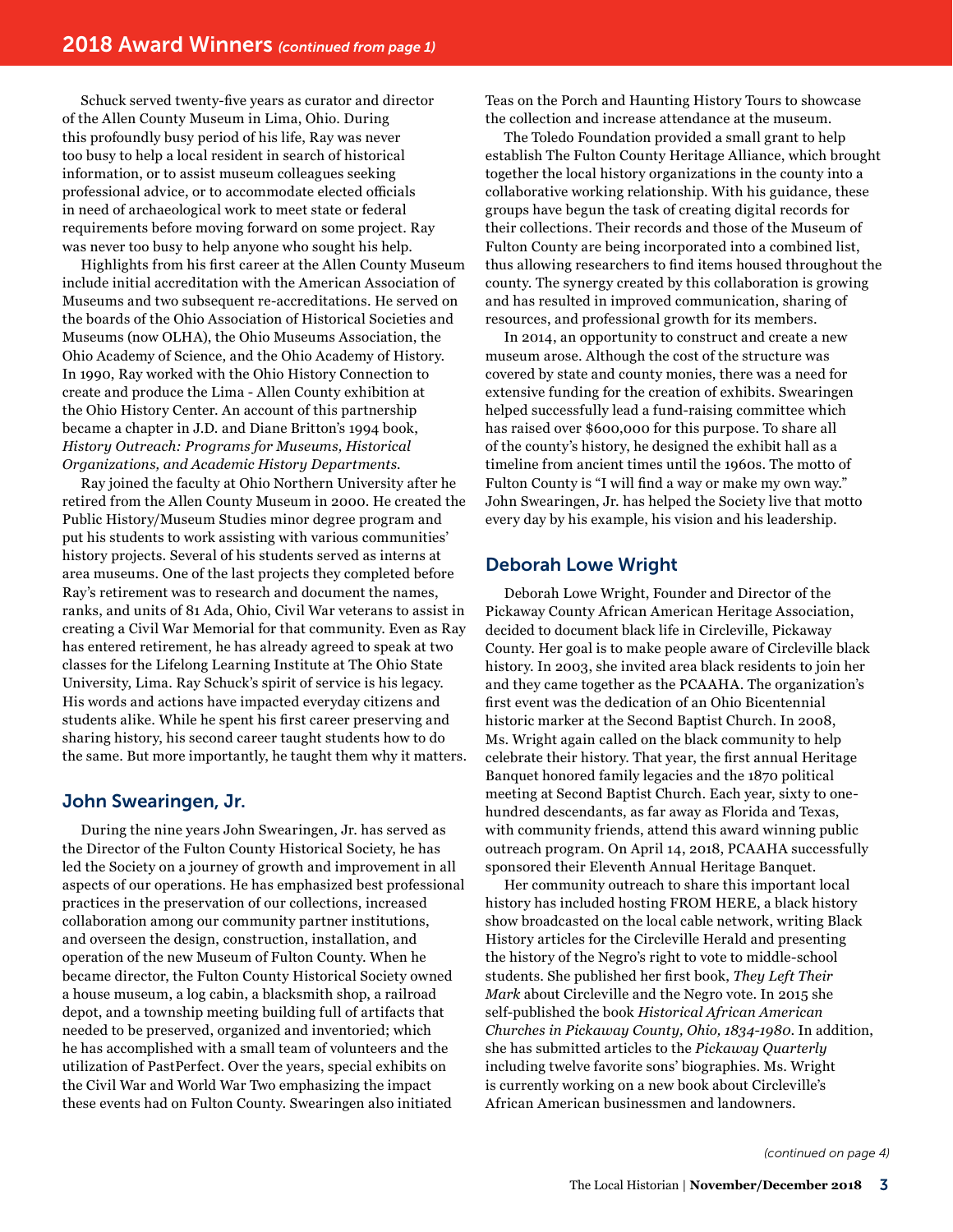# HISTORY OUTREACH AWARDS

*History Outreach Awards recognize outstanding projects that have educational content, that have contributed to the promotion and understanding of local and state history, and that have had an impact on the community – in other words, projects that inspired, connected, and educated their audiences to local history.*

## PUBLIC PROGRAMMING

## The Third Grade Local History Program

*Little Miami History Connection*

The Third Grade Local History Program is an ongoing collaborative program between the Little Miami History Connection (formerly Morrow Area Historical Society) and the Little Miami Local School District. The program consists of the school district's third graders meeting weekly for 8 weeks with a project-based learning teacher to learn local history. All of the classes are taught an overview of the history of the area then work in teams to more thoroughly research a specific local history topic such as railroads, mills, and forgotten towns. The teams then creatively present what they have learned in their own Museum Exhibit on tri-fold poster boards. The program culminates with a Museum Night held at the school in which the students showcase their projects and educate their families about local history.

## Manufacturing Day

*Shelby County Historical Society*

Shelby County's rich industrial history goes back to the very first days of the county's existence. Manufacturing Day was the result of one of the local elementary school principals calling the Shelby County Historical Society and requesting our Just For Kids Committee to develop a new hands on program for her school that would be tied to future employment opportunities. The event would also be tied to the school's curriculum. The entire school, approximately 450 students, kindergarten through fifth grade, participated. The day itself was broken down into 12 sessions which included the history of local manufacturing, Human Resources, Purchasing, Payroll, Marketing, Engineering, manufacturing, quality control, shipping, and more. The children manufactured their own candle holder complete with battery operated candles; and assemble, package, label, and ship the candles back to their class rooms. Along the way they learned the history of manufacturing, and all phases of a manufacturing company.

## Armory Day in Athens

*Southeast Ohio History Center* 

On May 19, the Southeast Ohio History Center and the City of Athens unveiled and dedicated an historical marker commemorating the history of the Ohio National Guard armory in Athens. The event's speakers included a local State Representative, a State Senator, the mayor of Athens, and the director of the Southeast Ohio History Center, who addressed the importance of historic structures such as the Athens armory. Living historians portrayed members of the Ohio National Guard companies that used the building, as well as Red Cross volunteer who supported the soldiers. Following the unveiling, the Southeast Ohio History Center held a free admission day, sponsored by the Athens Historic Preservation Commission, for the public to view the exhibit Three Thousand Miles from Home: Southeast Ohioans in the First World War, and enjoy snacks from the era.

## **EXHIBITS AND DISPLAYS**

## Finding Kenyon Barr: Exploring Photographs of Cincinnati's Lost Lower West End

*Anne Delano Steinert, PhD Candidate at the University of Cincinnati* 

"Finding Kenyon Barr: Exploring Photographs of Cincinnati's Lost Lower West End" exposed Cincinnatians to the startling history of the city's displacement of over 25,000 African American citizens through federally funded urban renewal in the late 1950s and early 1960s. The exhibit captured this little-known episode in Cincinnati's history through a series of evocative pre-demolition photographs taken in 1959. These 3.5 inch square images each document a specific building and include a white city worker and large sign board displaying the date of the photograph and the parcel number being photographed, the images also capture a vital street life and active urban neighborhood. The buildings' addresses were then added to the developed images in ballpoint pen. Exhibit curator, Anne Delano Steinert, took these small images and enlarged them to 3 feet square. The large-format images were printed onto 3mm PVC making the exhibit lightweight and easily mountable. Steinert curated the exhibit independently out of a belief that these evocative images needed to be widely shared. She used her own graduate research funds to finance the majority of the exhibit adding small grants from the Carol Ann and Ralph V. Haile Jr./U.S. Bank Foundation and the Hoffman-Suder Family as well as donated gallery space from The Community Builders and reduced image fees from Cincinnati Museum Center which holds the collection. The exhibit has been extremely well received and continues to tour beyond its initial installation. It has been mounted in two subsequent locations and is scheduled for two additional shows this fall. The exhibit won Cincinnati Civic Catalyst of the year for 2018 from the Cincinnati City Manager and was a Staff Pick "Best of Cincinnati" in Cincinnati CityBeat.

## Over There, Over Here, Butler County in the Great War

#### *Butler County Historical Society*

"Over There, Over Hear, Butler County in the Great War" explores the impact of World War I on Butler County. The story is told through panels and artifacts that trace the entry of the United States into the Great War and follows the soldiers from the county through basic training/camp life, and the

*(continued on page 5)*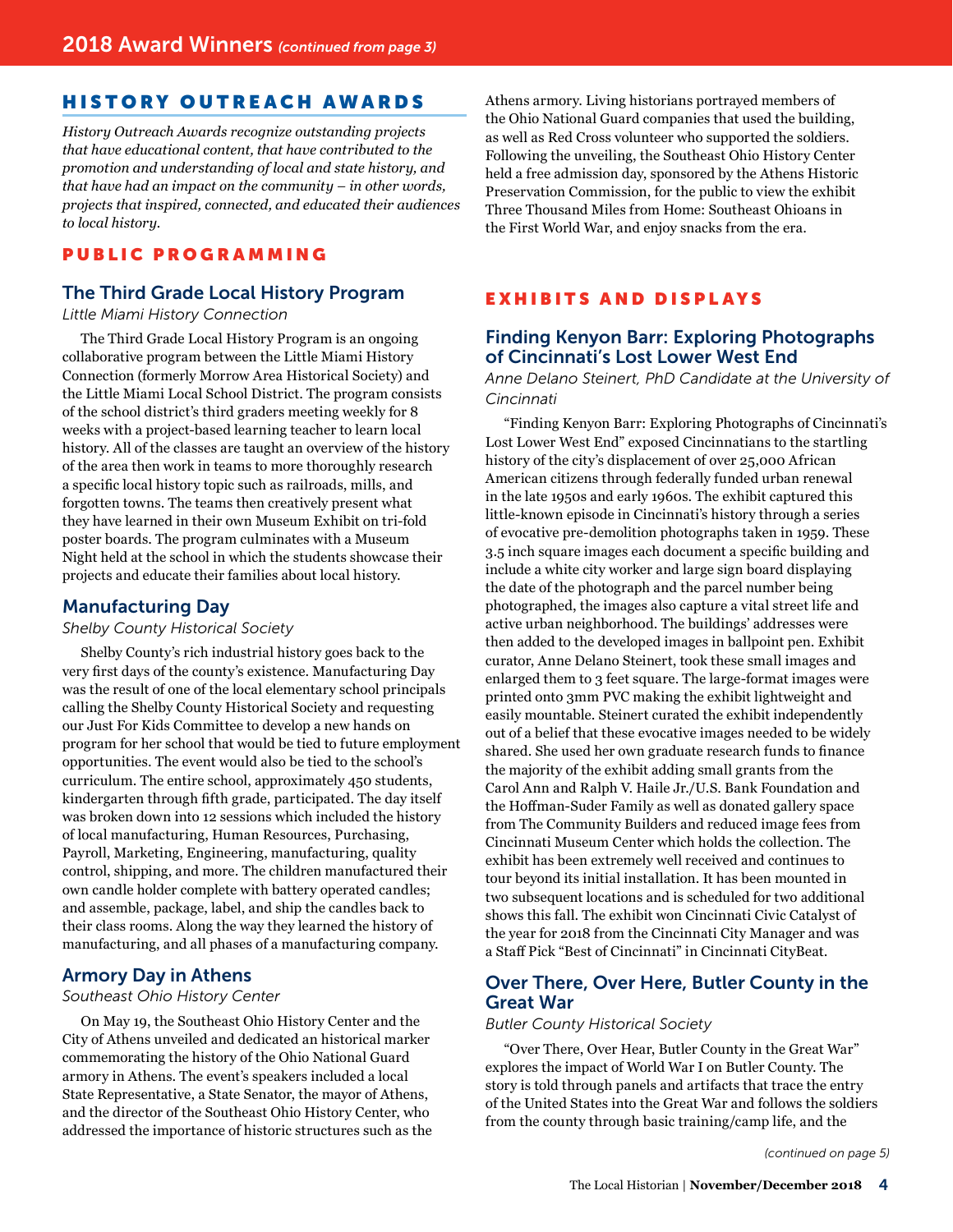experiences they encountered in Europe. Contributions of those on the home front are also explored. Individual stories of twenty-six soldiers help the visitor learn what life was like for those who served in various capacities during the war. Their stories are told through letters they wrote home, newspaper clippings, photographs, artifacts, uniforms, and military records and include the first soldier to die from Butler County, a Catholic priest who "went over the top", and the family who lost two sons, six weeks apart. The exhibit also explores in effect that Spanish flu had on both the soldiers and the home front. Finally, the exhibit tells the story of how the poppy became associated with WW I and how it continues to keep alive the sacrifice that was made by so many during the Great War. Also, as part of this project, two speaker's bureau programs have been developed and presented over 20 times to date, one book of a WW I soldier's diary has been published, and a second book telling the stories of the soldiers through over a thousand letters that have been collected is anticipated in 2019 or 2020.

# **MEDIA AND PUBLICATIONS**

## History of Lexington Township

*Alliance Historical Society* 

A project that began in 2004 finally became a finished product in 2018 with the publication of *History of Lexington Township: Including Alliance, Limaville, and Mt. Union* written by Levi L. Lamborn and published by the Alliance Historical Society. Society member Robb Hyde transcribed the series of 34 weekly articles from the 1873 *Alliance Weekly Local* that were written by Lamborn to chronicle the first seven decades of Lexington Township and the beginnings of the City of Alliance, Limaville, and Mt. Union. Prior to this project, access to these historical documents was very limited and not very useful since they existed only on microfilm and were not indexed. The transcription was edited into a logical and readable volume, illustrated with historical photographs and maps, and fully indexed, turning it into a useful reference tool and an interesting read. The book was self-published using CreateSpace and is available for purchase through Amazon as well as locally. By using this publish-on-demand service, the Society did not have to purchase a large quantity of books up front and the fundraising capabilities are maximized. A Kindle version is also available, broadening the reach of the work. A book launch party was held at Rodman Public Library on March 14, 2018 and Dr. Lamborn made a guest appearance to celebrate the occasion.

# On A Burning Deck: The Road to Akron and The Return to Akron, An Oral History of the Great Migration

#### *Tom Jones*

In the earliest decades of the 20th century, more than twenty-eight million men and women migrated north from the Deep South and Appalachia, lured by high wages and the opportunity to make a better life for themselves and their

families. Among the white southerners who left their homes, literally hundreds of thousands came to work in the rubber factories of Ohio during the teens and twenties, forever changing its culture, history and politics. Who were they? Other than the throwaway term of "hillbillies" the astonishing fact is that historians really haven't had any idea at all. They tell us that no records, no memoirs, no photographs, no letters home exist for these workers during this defining period of northeast Ohio's history. However, there was one archive that none of these historians knew existed. Based on over 50 hours of previously unpublished oral histories and dozens of family photos, *On A Burning Deck: The Road to Akron*, offers the only complete portrait of one family's origins in rural Kentucky, migration to Akron in 1917, and work in the rubber factories. The second volume of this work, *Return to Akron,* continues their story as the head of the family struggles to support a family during recession, depression and strike only to eventually take his place in local government, personally establishing a modern police department and shepherding his community's growth in the years following World War II. This contextual oral history offers the only first-hand account of industrial Ohio's boom years

# The Cincinnati Human Relations Commission: A History 1943-2013

*Philip J. Obermiller and Thomas E. Wagner, University of Cincinnati* 

When Erica King-Betts became the Executive Director of the Cincinnati Human Relations Commission (CHRC) in 2013, she commissioned Phillip J. Obermiller and Thomas E. Wagner, established urban scholars, to research the history of an organization founded 70 years earlier as the Mayor's Friendly Relations Committee (MFRC). The result is *The Cincinnati Human Relations Commission: A History, 1943 to 2013*. Obermiller and Wagner present a case study of a human relations organization, spawned by the progressive impulses of the Twentieth Century to confront racism and race relations. The authors resist the temptation to glorify their patron and paint a picture of an overly cautious, marginally effective organization that had difficulty winning confidence of the city's leadership. Founded in the aftermath of the devastating 1943 Detroit race riot, Cincinnati Mayor James Stewart organized the Mayor's Friendly Relations Committee, pledging similar riots "must not happen here." MFRC was designed to be a "subtle, behind the scenes actor, an advisory body skilled in mediation" according to Obermiller and Wagner. Obermiller and Wagner provide an excellent case study of a human relations organization that will serve as a touch point for future scholars examining the history of similar organizations in other communities.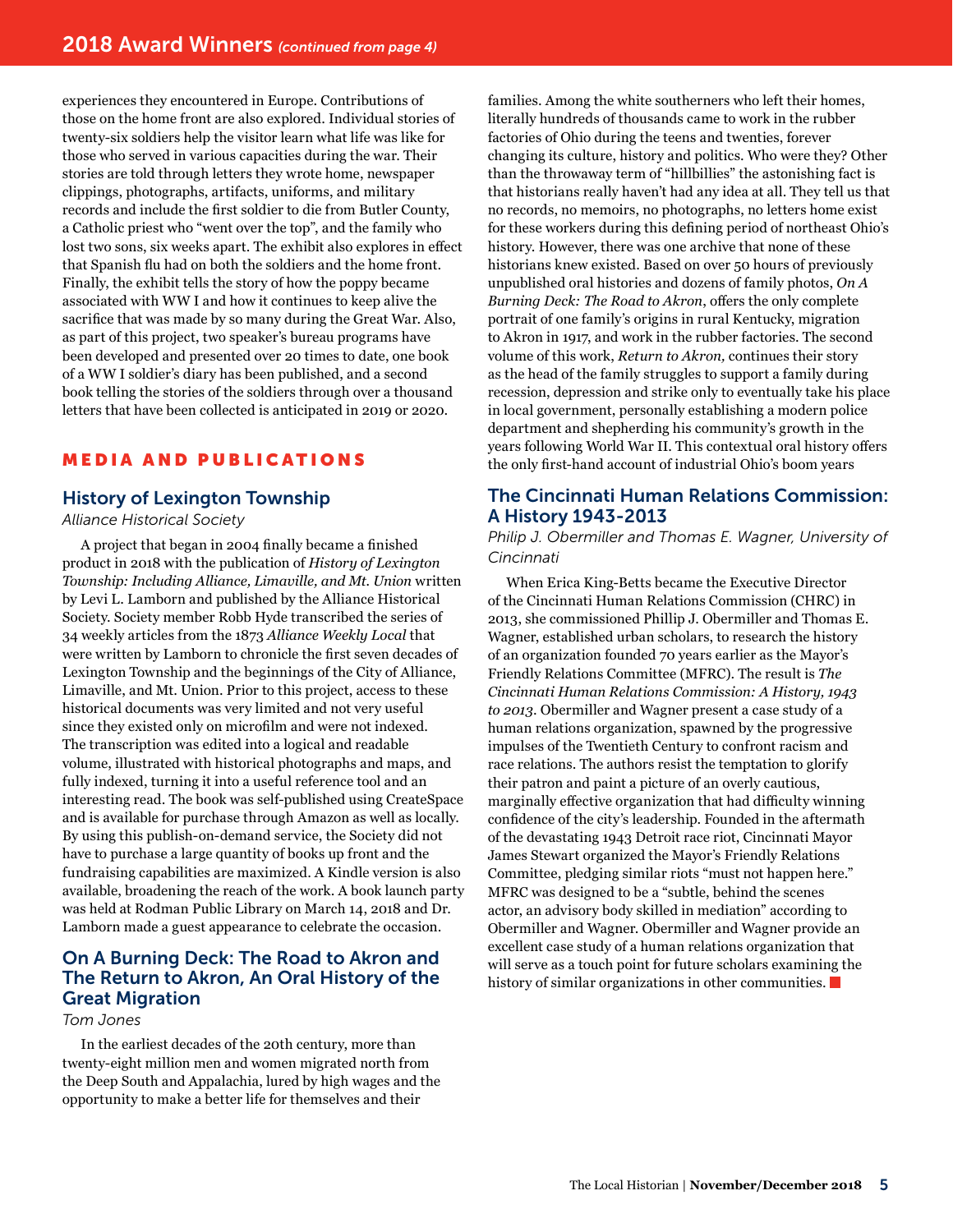# Visitor Services Beyond the Front Desk **text block** starts here under the starts here under the starts  $\mathbf{r}$

*by Jeannette Rooney, Assistant Director, Local History Services, Indiana Historical Society.* 

*[Originally published by AASLH on August 29, 2018.](http://aaslh.org/fsa-tips-visitor-services/)* 

hen we think of visitor services, we often<br>
imagine that it's all about greeting people at the<br>
front desk, but it goes way beyond that. In order<br>
to create a positive, welcoming, and enriching<br>
environment, visitor servic imagine that it's all about greeting people at the front desk, but it goes way beyond that. In order to create a positive, welcoming, and enriching our work and integrated into our daily operations. Everything – from our website to our exhibits, landscaping, restrooms, and even our parking lot – forms part of a visitor's experience of our site. The following tips are a starting point for considering the many aspects of visitor services.

# 10 Tips for Visitor Services

- 1 Create written visitor services standards for your organization. Make sure all staff and volunteers are aware of your core visitor services standards, and post copies of them in volunteer and staff spaces. For further reading, see this excellent Museum Store Association [blog post,](https://www.museumstoreassociation.org/2016/10/visitor-service-standards-go-for-100-percent/) and check out the National Archives [Customer Service Plan.](https://www.archives.gov/about/customer-service/standards.html)
- 2 Everyone at your site is responsible for providing good visitor service, and all staff and volunteers should receive visitor service training, regardless of their level of public interaction. Training should include your visitor service standards, audience and visitor demographics, information about the organization, a site tour, and other pertinent information.
- 3 People visit museums for different reasons, so don't take a one-size-fits-all approach to responding to visitors. In addition, some people may want more interaction with staff and volunteers, while others want to keep conversation to a minimum. Learn to read body language to interpret how a visitor wants to interact. For further reading, see ["Under](https://slks.dk/fileadmin/user_upload/dokumenter/KS/institutioner/museer/Indsatsomraader/Brugerundersoegelse/Artikler/John_Falk_Understanding_museum_visitors__motivations_and_learning.pdf)[standing Museum Visitors' Motivations and Learning"](https://slks.dk/fileadmin/user_upload/dokumenter/KS/institutioner/museer/Indsatsomraader/Brugerundersoegelse/Artikler/John_Falk_Understanding_museum_visitors__motivations_and_learning.pdf) by Dr. John Falk.
- 4 Every visitor should feel welcomed and comfortable in their interactions with your staff and volunteers, from initial greetings to in-depth tours. Being a welcoming space for all visitors means considering diversity and inclusion, multilingual options, learning styles, and much more. For further reading, start with [this resource](https://www.aam-us.org/programs/resource-library/diversity-equity-accessibility-and-inclusion-resources/) from AAM.
- 5 Remove all barriers to accessibility at your museum or historic site. There are many resources available for making all aspects of the museum experience accessible. Two good places to start are the [Americans with Disabilities Act](https://www.ada.gov/) and IMLS's [Accessibility Resources for Museums and Libraries.](https://www.imls.gov/issues/national-issues-priorities/accessibility-resources-museums-and-libraries)
- 6 Remember that a visitor's experience of your organization often begins online. Make sure your phone, email, physical location, hours, events, and other pertinent information are all readily available and up-to-date on your website and social media sites.
- 7 Develop a checklist to be integrated into your daily operations. For your checklist, include: a walk of your exterior grounds to check for tidiness, accessibility, parking, landscaping, and signage; restocking necessary materials in your welcome area; a walk throughout your building to check for cleanliness, lighting, room temperatures, odors, seating, signs, exhibits, and labels; and a complete restroom cleaning and restock.



- 8 Consider creating a journey map for your site that outlines a visitor's experience, from their first encounter with your organization (probably online or through word of mouth), through their entire experience at your site, to their return home. For more on Journey Mapping, see Engaging Places's ["How to Evaluate the Visitor Experience with Journey Maps.](https://engagingplaces.net/2016/07/26/how-to-evaluate-the-visitor-experience-with-journey-maps/)"
- 9 Unfortunately, sometimes things don't go exactly right, so it is important to have a plan for dealing with sticky situations. Staff and volunteers should know who to go to in case of an unhappy visitor or an emergency. When you encounter an upset visitor, here are a few tips: don't take it personally; listen and show empathy; apologize (even if you aren't in the wrong); be polite and professional at all times; never argue or escalate the situation; and do everything within your power to solve the problem.
- 10 One of the best ways to find out how you can best serve your audience is to ask them. Surveys, comment cards, sticky notes, observation, and other forms of evaluation can be excellent ways to help you improve services, ensure you are meeting your mission and objectives, and gauge impact. If you're just getting started with evaluation, check out this AASLH blog post, ["Approaching Evaluation](https://aaslh.org/approaching-evaluation/)," and IMLS's [Evaluation Resources](https://www.imls.gov/research-evaluation/evaluation-resources).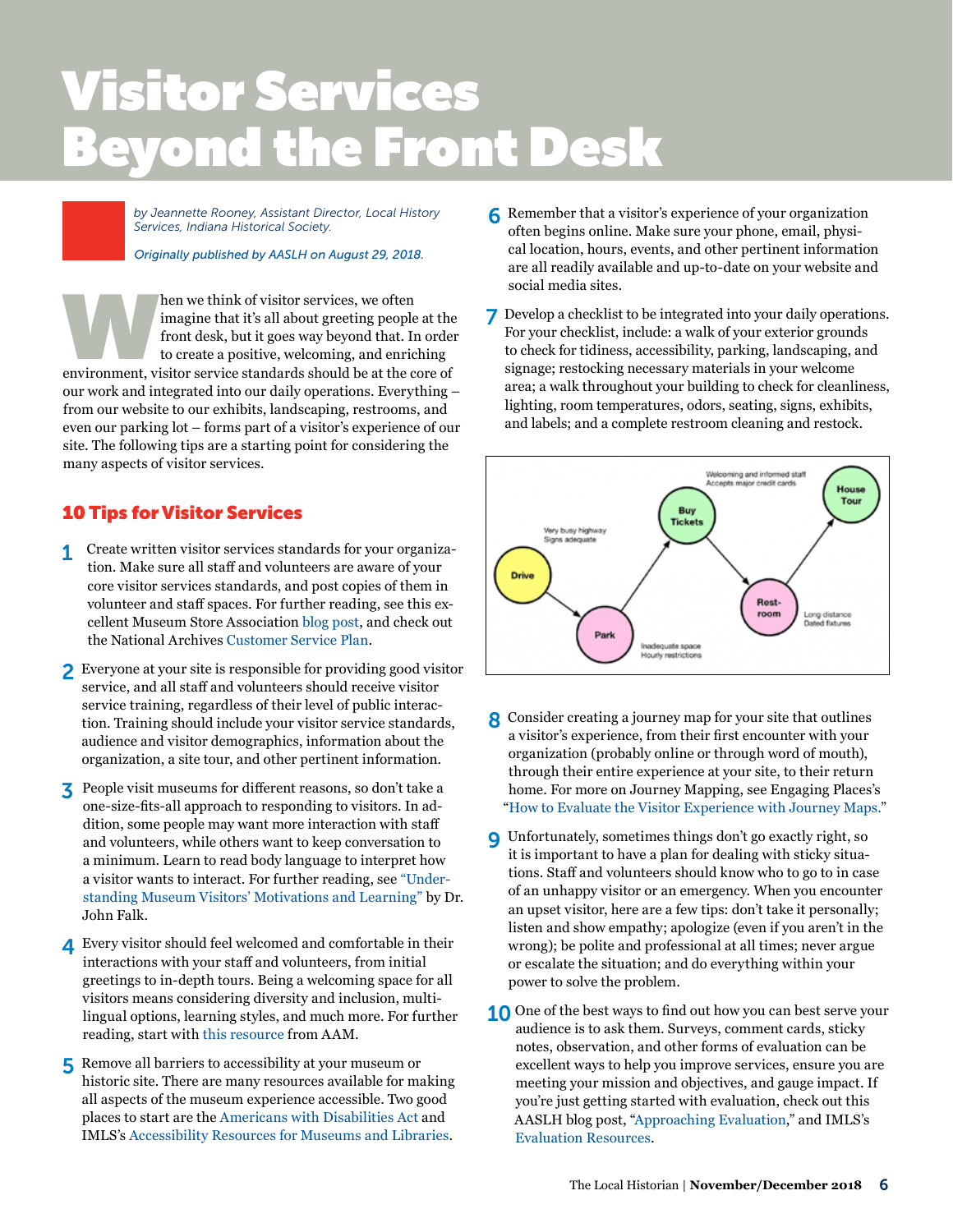## BOOK REVIEW:

# *Starting & Building a Nonprofit: A Practical Guide* by Peri H. Pakroo, J.D.

*By Sue Plummer, Ohio Local History Service Corps*

hile there might be near-<br>by established museums<br>and educational institu-<br>tions to work with, a great<br>deal of local history efforts start quite by established museums and educational institutions to work with, a great small, around a group's or community's particular interests, and where no established institution may yet be focused. These groups and individuals may, at some point, decide to ponder the creation of a non-profit entity as a means of sustaining and continuing their initiatives in a more permanent way. NOLO Law for All's *Starting & Building a Nonprofit: A Practical Guide* can serve as a solid reference for beginning such an effort.

Although not focused specifically on public history start-ups, Peri H. Pakroo's volume is thorough at illustrating the steps necessary to consider on any path to 501 c(3) status. From the fine print of legal considerations to the nuts and bolts of strategic planning, board creation, and multiple other operational considerations, public history projects need this guidance as much as any other community- or mission-driven effort.

First of all, there is an important legal component to nonprofit creation. Publisher NOLO has been devoted to providing legal advice through publications, and websites since 1971. Pakroo, a lawyer, covers the legal side of things thoroughly and understandably. She details the ins and outs of corporations and tax-exempt status in the book's introduction and first chapter. Chapter 7 looks at "Risk Management and Insurance", and Chapter 8, "Understanding Contracts and Agreements", delves into the basics of contract law, including electronic contracts. The final chapter (13), "Hiring Lawyers, Accountants and Other Professional Help", reviews the ins and outs



of these relationships and their crucial roles in nonprofit support. This information, alone, is invaluable in showing that attaining 501-c(3) status has particular legal hoops to jump through, while also providing solid background basics to help the typically under-resourced individual or community group navigate through to appropriate professional support.

She also demonstrates a broader expertise (presumably through her own nonprofit start-up experiences) as she works through the multitude of non-legal knowledge, efforts, and skills recommended in the organization-building process. In the book's eleven other chapters, Pakroo gets into the nittygritty—sometimes messy and complicated—efforts where foundational groups and individuals must serve as the boots on the ground. Recognizing the varying levels of inexperience that many energetic nonprofit start-up attempts may often harbor about the road before them, Pakroo crucially works in the message that this is not a simple, quick, nor easy

undertaking. She equally combines these cautions with reminders of the importance of good nonprofit work, and the many rewards it brings to the individuals involved, and to communities benefiting from it, when done in a thoughtful, truly collaborative way. Neither message is over-stated, however, as her main goal is to realistically draw a solid road map.

This she does. While the book is laid out in a particular order that might suggest a logical progression, Pakroo also knows most organic efforts have their own order, and assures the novice of this, often. As any good reference, each chapter stands alone as its own primer on anything from board development and staff/volunteer management, to marketing, budgeting, and strategic planning, etc. The largest chapter is devoted to fundraising, making no bones about its importance and the level of work involved in doing it effectively. Each chapter ends with a checklist highlighting recommended steps as a quick reference. Also, because this book offers a broad overview, numerous in-depth sources are suggested, throughout, for further research and training. Finally, NOLO offers online resources, including downloadable forms and worksheets to accompany each book, located in the appendix. Of the 4 forms directly associated with this title, I was unable to open two, in rtf format, on my Chromebook. The others were in pdf or Excel formats. NOLO also offers other legal templates and forms for sale on their website.

On the whole, this resource (available in e-book and hard copy versions) is essential to the nonprofit "newbie". Its voice is direct, no-nonsense, and kind. Pakroo is clearly not trying to sell a method, or a life-changing view. She understands the nonprofit mindset, personally, and comes across as wanting to dispense useful and measured advice to those who are working on building their own organizations from their own "noble efforts".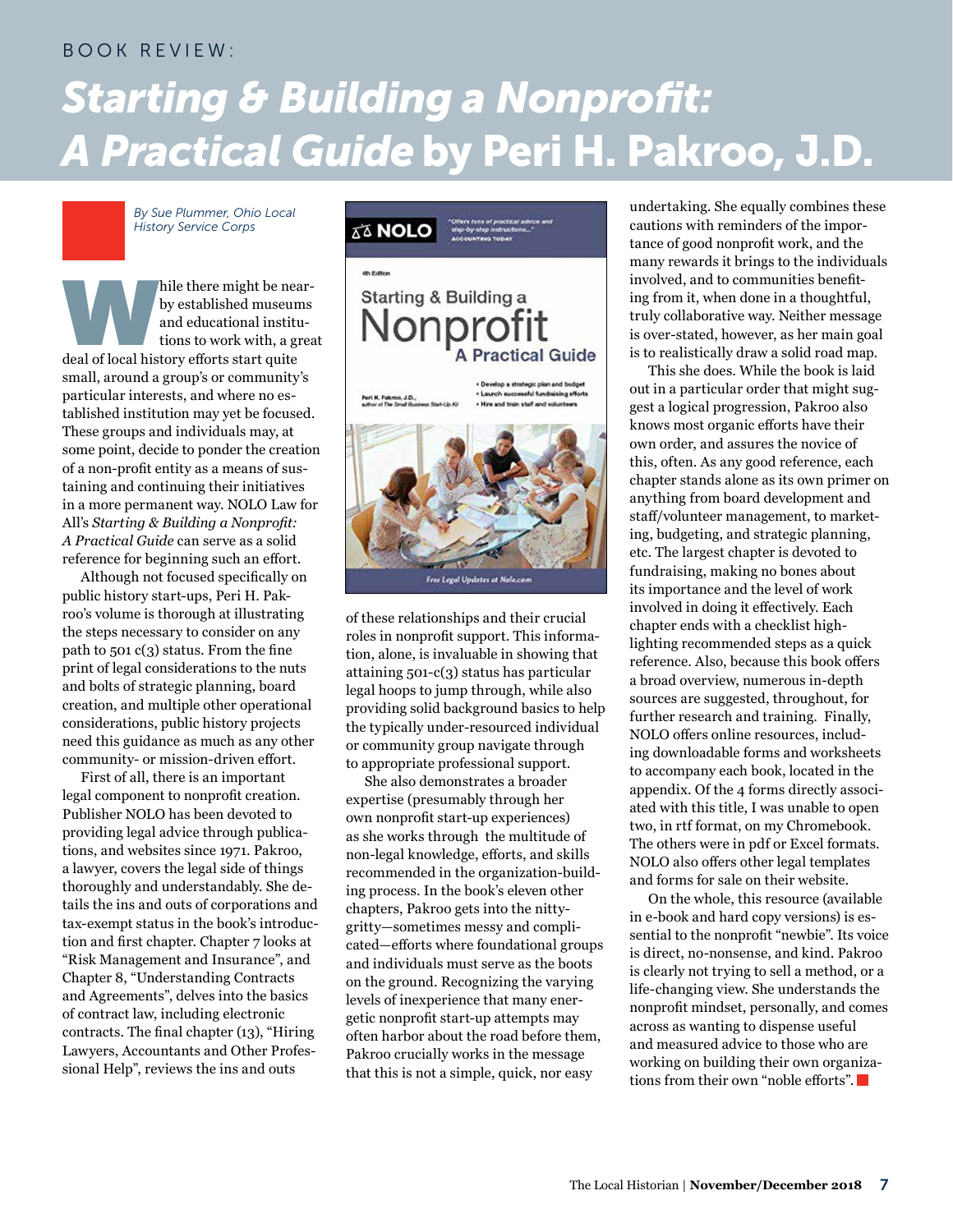# NEW OLHA Job Board Policy

Because the Ohio Local History Alliance aims to inspire, educate, and connect history organizations across the state of Ohio, we know that a cornerstone of our community is having dedicated staff members that propel our member organizations forward. We offer our job board in the hopes of connecting qualified individuals to organizations seeking skilled, enthusiastic employees.

Starting January 1, 2019, OLHA will require that all organizations posting a position on our job board include a salary range for the listing, as well as the employment classification (part-time, full-time, seasonal, hourly, salary, etc.)

Starting January 1, 2019, non-members will also be asked to pay a \$35 fee per listing. The organization will then have the option to apply that \$35 toward an appropriate level of membership so that future job postings may be free. Posting on the Ohio Local History Alliance job board is always free to OLHA members.

 To post a job, email the job description, including the salary information and employment classification, to [ohiolha@ohiohistory.org](mailto:ohiolha@ohiohistory.org) with "Job Listing" in the subject line.



In making this decision, the OLHA Board follows the lead of other local and national professional organizations advocating for equity and transparency with regard to salaries. We hope these changes offer clarity about potential positions and inspire more open conversation about compensation in our field.

The Society of Ohio Archivists has updated their Ohio Archives Passport. The passport provides a list of archives in Ohio, with each archive providing a brief descriptions of its holdings, along with open hours and contact information. You can download the passport from the SOA website at [www.ohioarchivists.org](http://www.ohioarchivists.org) – look for the link on the right-hand side of the page under Documents.

# People in the News

Amy Rohmiller has accepted a new position as the Associate University Archivist at the University of Dayton. Her last day at the Ohio History Connection was November 11. Since starting with Local History Services in 2012, her numerous contributions to the Ohio Local History Alliance over the years include speaking at many Annual and Regional Meetings, helping to create the Alliance's social media presence, serving on the Communications Committee, and editing *The Local Historian*. She also worked hard to strengthen the partnership between the Ohio History Service Corps AmeriCorps and OLHA. We thank her for her many contributions to the Alliance and wish her continued success in her new endeavors.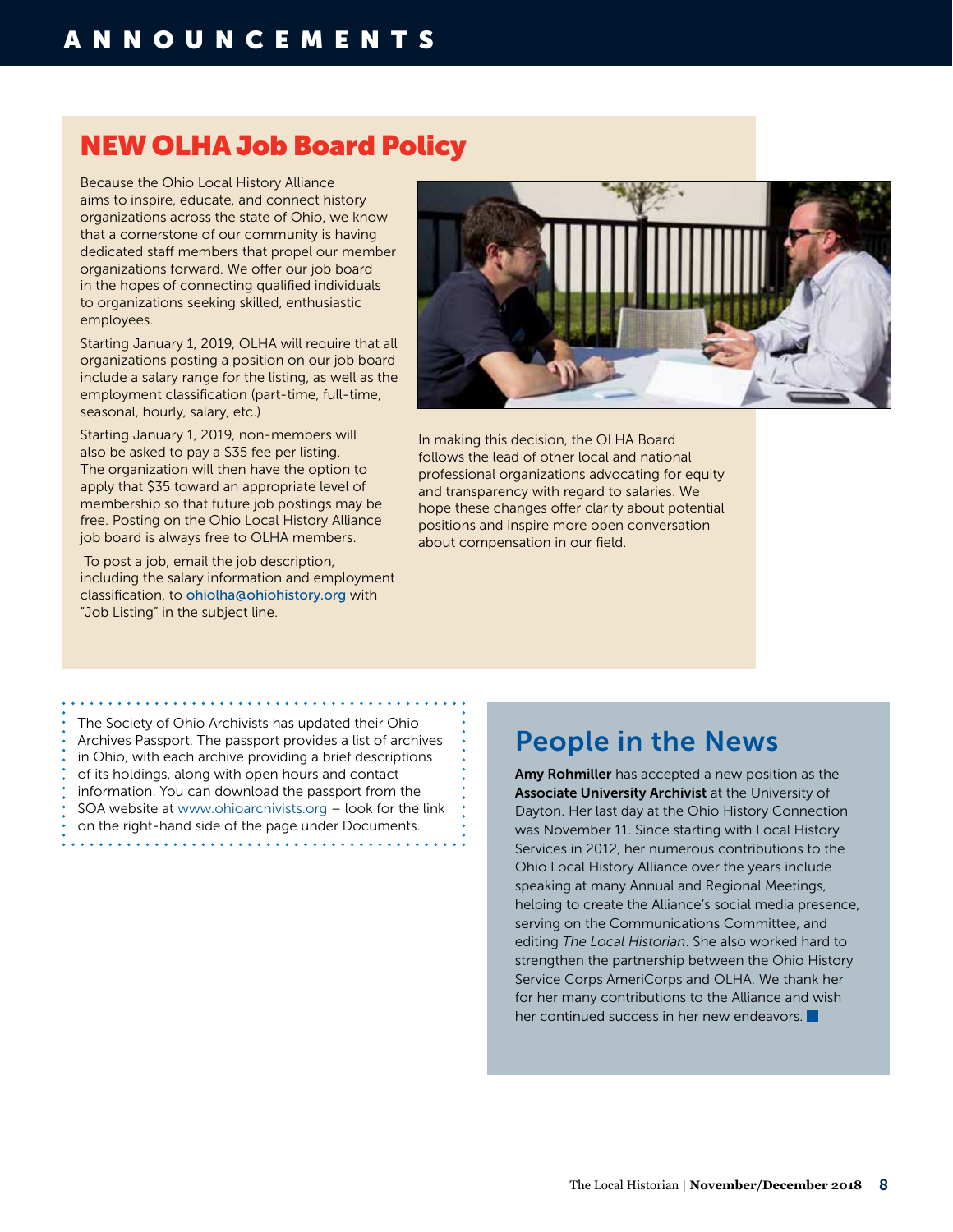# ANNOUNCEMENTS



# Focusing On Collections Care in Appalachia: Advocating for Preservation (Huntington, WV) Conference

Are you interested in learning about tips and techniques around advocating for collections care that are available to YOU in Appalachia? Join us for the Focusing on Collections Care in Appalachia: Advocating for Preservation Conference!

We invite you to join Conservation Center for Art & Historic Artifacts (CCAHA) at Marshall University for a one-day conference to meet colleagues and volunteers in the cultural community and share challenges, best practices, and success stories for creating sustainable preservation initiatives and developing communities of support in the region.

 Since its inception, RHSP has combined in-person workshops, webinars, and preservation needs assessments to foster networking, resource sharing, and sustainability, with a goal of creating working communities of practice among small organizations facing related challenges.

To register, go to [ccaha.org/events/focusing](https://ccaha.org/events/focusing-collections-care-appalachia-advocating-preservation-huntington-wv)[collections-care-appalachia-advocating-preservation](https://ccaha.org/events/focusing-collections-care-appalachia-advocating-preservation-huntington-wv)[huntington-wv](https://ccaha.org/events/focusing-collections-care-appalachia-advocating-preservation-huntington-wv) 

# Calling all local historians and playwrights:

Caesar's Ford Theatre, Inc. (Xenia, Ohio) is looking for short dramatic scripts based upon people or events in Ohio history to be presented as staged readings in the summer of 2019 as part of *History in Action*, an outdoor festival of new historic drama. Script submission deadline is February 1, 2019. Visit [www.caesarsford.com](http://www.caesarsford.com) for some suggested themes and further details.

# Call for Papers

Thursday and Friday, May 30-31, 2019, Grand Rapids, Michigan

Proposal Submission Deadline: Friday, January 11, 2019 (non-negotiable)

The Midwestern History Association and the Hauenstein Center at Grand Valley State University invite proposals for papers to be delivered at the Fifth Annual Midwestern History Conference, to be held May 30-31, 2019 in Grand Rapids, Michigan.

This conference continues a discussion which has grown significantly over the last four years, at collaborative conferences designed to spark – and sustain – a revival of Midwestern studies in American historiography. Infused with varieties of original research pursued by scholars from many different career paths and stages, this annual gathering strives to cultivate rigorous historical understanding of a complex, dynamic, changing, and often misunderstood region.

Last year's Midwestern History Conference attracted nearly 150 participants serving on more than more than forty panels. Keynote speakers at the Midwestern History Conference in previous years have included a National Book Award Finalist, a winner of the Francis Parkman Prize, and a past president of the Labor and Working Class History Association.

We welcome papers relating to all aspects of the history of the American Midwest, in all its diversity. Panel and roundtable proposals should be a maximum of 1,000 words.

Individual proposals are also welcome, and should be a maximum of 300 words.

All proposals must be accompanied by short vitas of the participants. All proposals must also contain contact information for every presenter included in the proposal.

Proposals should be sent to Scott St. Louis of Grand Valley State University's Hauenstein Center at [stlouis1@](mailto:stlouis1@gvsu.edu) [gvsu.edu](mailto:stlouis1@gvsu.edu).

The Midwestern History Association, created in the fall of 2014, is dedicated to rebuilding the field of Midwestern history, which has suffered from decades of neglect and inattention. The MHA advocates for greater attention to Midwestern history among professional historians, seeks to rebuild the infrastructure necessary for the study of the American Midwest, promotes greater academic discourse relating to Midwestern history, and offers prizes to scholars who excel in the study of the Midwest.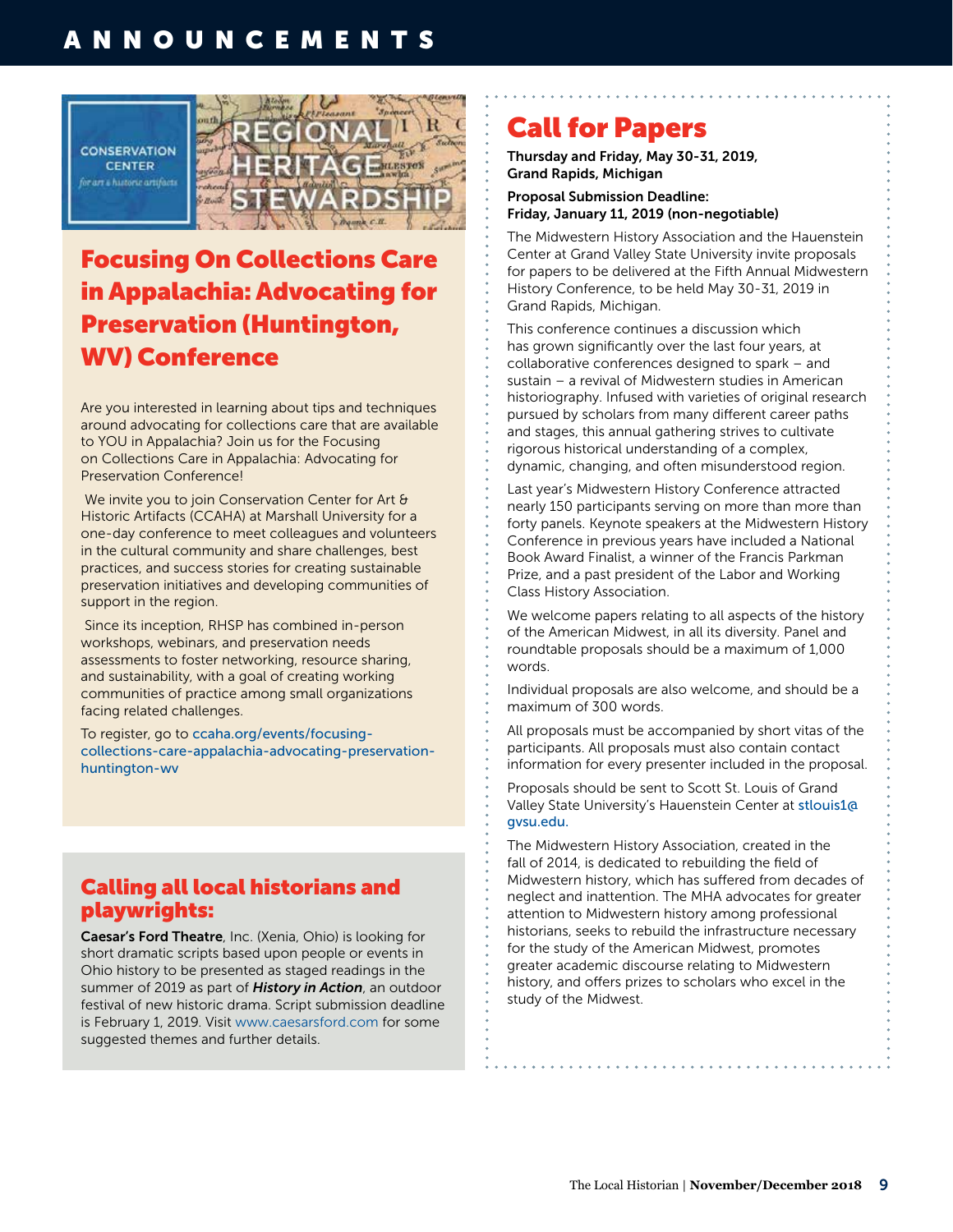# Save the Date for 2019 Regional Meetings!

Planning is underway for our 2019 series of regional meetings. The Ohio Local History Alliance's regional meetings are a wonderful opportunity to be inspired and to learn from other local historians in your region of the state. This year's theme is *Local History is America's History*. The information and registration brochure with complete information for each meeting will be mailed in mid-January; and look for a detailed article in the January/February issue of the *Local Historian*. Until then, get the date for your regional meeting on your calendar now!



#### REGION 1:

April 6, hosted by the Toledo Firefighter's Museum

REGION 2: April 13, hosted by the Richland County Museum REGION 3:

March 23, hosted by the Lakewood Historical Society REGION 4:

April 13, hosted by the Trumbull County Historical Society

REGION 5: April 6, hosted by the Massillon Museum

REGION 6: March 16, hosted by the Worthington Historical Society

REGION 7: March 9, hosted by the Shelby County Historical Society REGION 8:

March 16, hosted by the Warren County Historical Society

REGION 9: March 9, hosted by the Meigs County Historical Society

REGION 10: March 23, hosted by Muskingum County History

THANK YOU to all of our meeting hosts!

# Upcoming webinars from AASLH:

- November 29 History Relevance Coffee Break with Washington State Historical Society
- December 6 Abandoned Property
- December 11 History Check In: Native American Activism
- December 13 History Relevance Coffee Break with Ford's Theatre

For more information and to register, go to [aaslh.org/calendar/](https://aaslh.org/calendar/)

# On the Web

*[leadershipmatters1213.wordpress.com/](https://leadershipmatters1213.wordpress.com/)* 

# Leadership Matters: Thoughts on 21st Century museum leadership by Anne Ackerson and Joan Baldwin

This website includes a wide variety of articles on all sorts of things of use to museum leaders: leadership styles, salary transparency, gender equity in the museum workplace, work/life balance, myths and realities of museum leadership, and much more! The bloggers had been quiet for some time, but have started posting again quite frequently, so if you'd checked it out in the past and found it slow to update, now is the time to look again.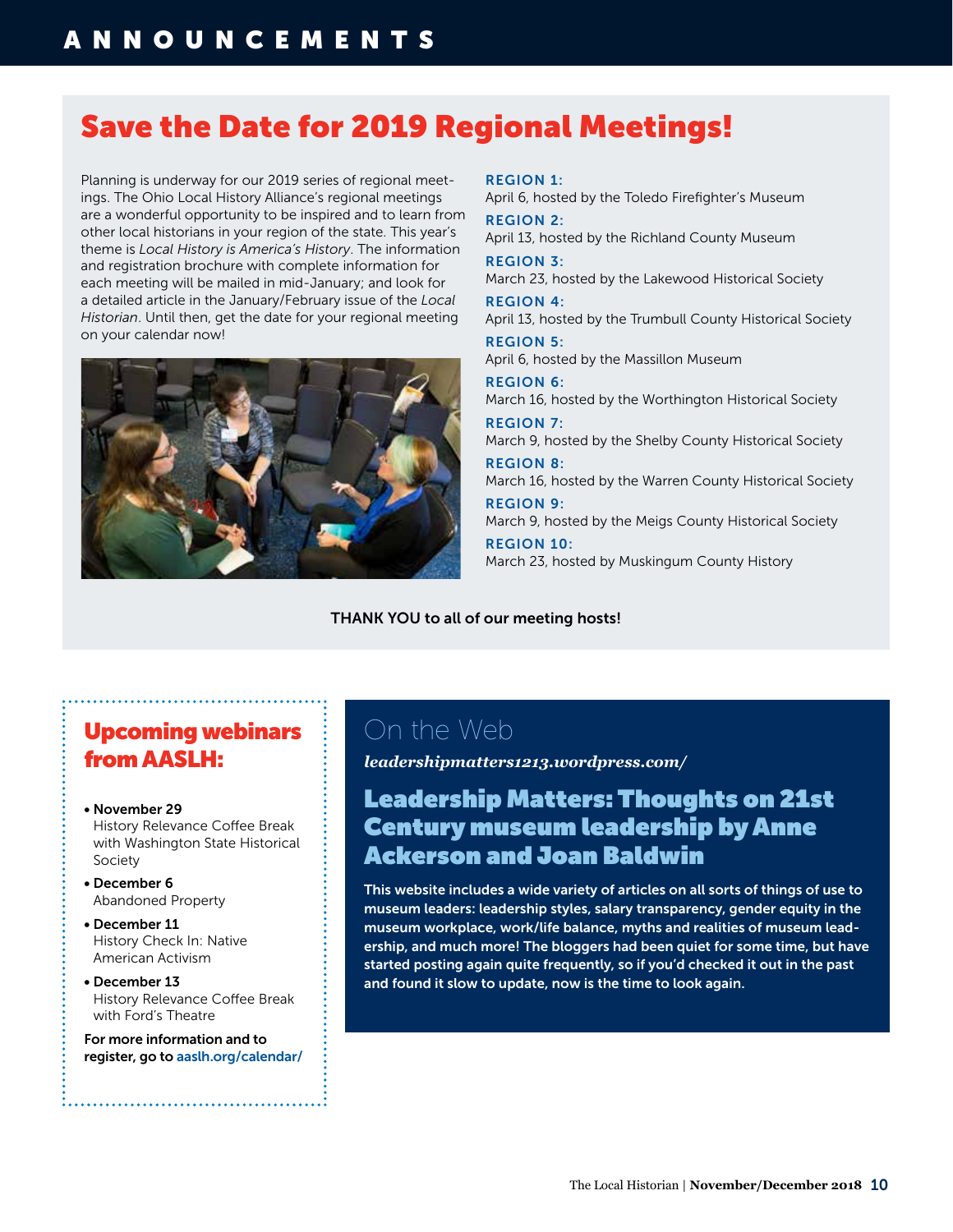# Discussion Forum for Connecting to Collections Care has moved

The Discussion page for Connecting to Collections Care has moved to a new platform and it is now the C2C Care Community. You can access the new platform [www.](http://www.conservation-us.org/c2cc-community) [conservation-us.org/c2cc-community.www.conservation](http://www.conservation-us.org/c2cc-community)[us.org/c2cc-community](http://www.conservation-us.org/c2cc-community).

The C2C Care Community is the place where you can post questions about caring for your collections and you will receive guidance from experts. You can browse the community without creating an account, but you must create an account to post a question or to receive discussion notifications via email. To create an account, follow the instructions below. Even if you had registered in the previous Discussion Forum, you still need to create an account on the new platform.

## 1: Create an account

- \* Visit [www.conservation-us.org/c2cc-com](http://www.conservation-us.org/c2cc-community)[munity](http://www.conservation-us.org/c2cc-community)> [www.conservation-us.org/c2cc](http://www.conservation-us.org/c2cc-community)[community.<http://www.conservation-us.org/](http://www.conservation-us.org/c2cc-community) [c2cc-community.](http://www.conservation-us.org/c2cc-community)
- \* Select the Purple Login button in the upper right corner.
- \* On the login screen, select New User (if you already have an account with AIC/FAIC, simply log in and skip to Step 2).
- \* Enter your email address and select Go.
- \* Complete your profile. Fields marked with an R are required. The rest are optional. Skip any questions that do not apply.
- \* Be sure to take note of the password you create. You will need it to log in to post to the Community.
- \* Select the purple Online Community button after completing your account to be taken to the Community (or click here: [www.conservation-us.org/](http://www.conservation-us.org/c2cc-community) [c2cc-community](http://www.conservation-us.org/c2cc-community)> [www.conservation-us.org/](http://www.conservation-us.org/c2cc-community) [c2cc-community.<http://www.conservation-us.](http://www.conservation-us.org/c2cc-community) [org/c2cc-community](http://www.conservation-us.org/c2cc-community).

## 2: Join the Community

Join by selecting the purple Join Community button.

## 3: Set your email delivery preferences.

A pop-up box will ask you to choose your email preference for discussions in the community. You have the following delivery options:

- \* Real time: sends an email every time a new message is posted.
- \* Daily digest: sends one email to you each day, consolidating all of the posts from the previous day.
- \* No Email: allows you to be part of the group without having emails sent to you. You can still post and read others' messages by logging into the community site.

We recommend the Daily Digest, as it allows you to follow the discussions without bombarding you with emails.

## 4: Explore!

Don't worry, we will provide the same service and there will always be a "real person" to provide reliable answers your queries as we always have. Join us!

You can also find these instructions at: [www.connectingtocollections.org/discussions](https://www.connectingtocollections.org/discussions-have-moved/)[have-moved/](https://www.connectingtocollections.org/discussions-have-moved/)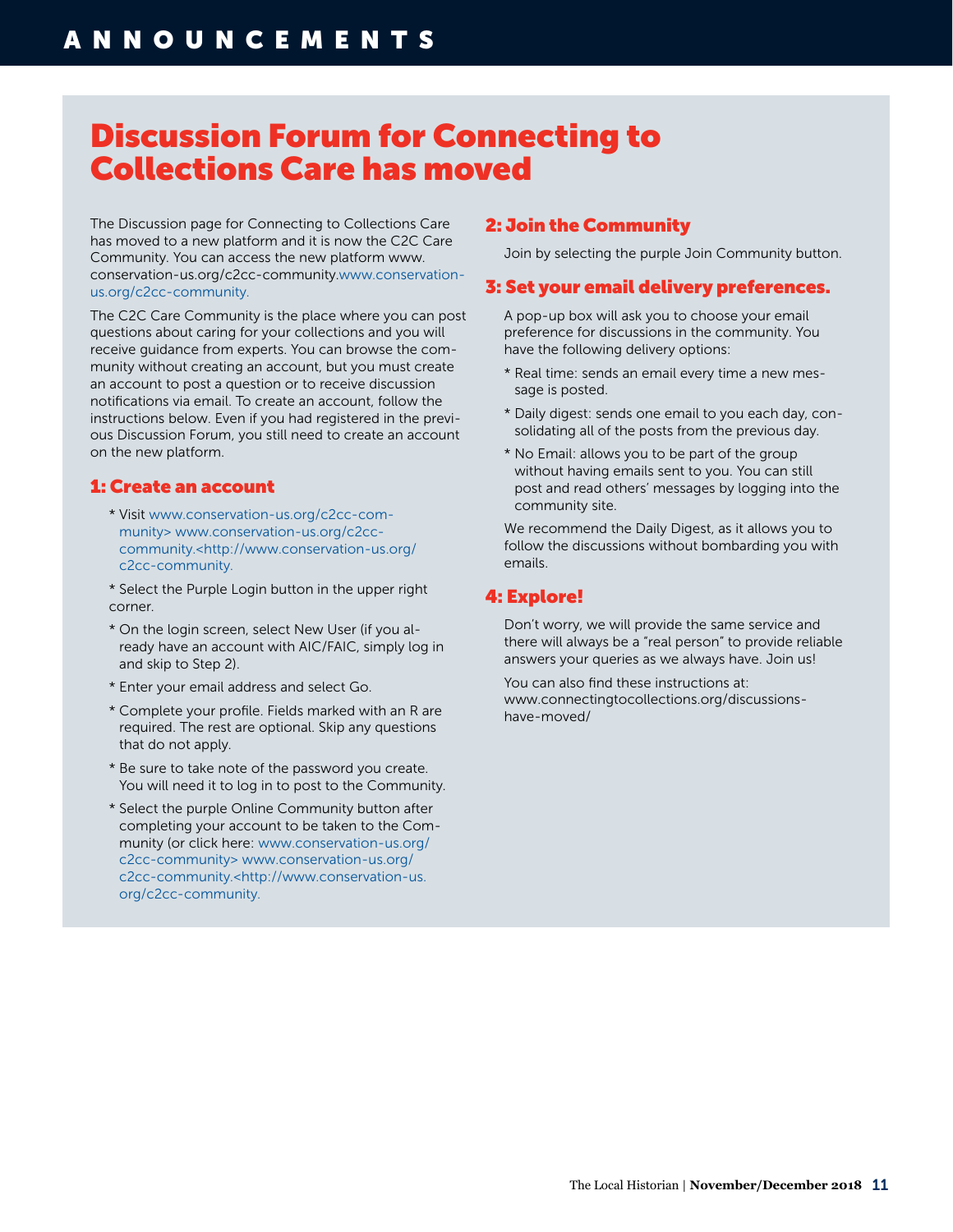# Region 1

Allen, Defiance, Fulton, Hancock, Hardin, Henry, Lucas, Putnam, Van Wert, Williams, and Wood Counties

On September 29, **Sauder Village** hosted a vintage base ball tournament Four teams took part in this event. The four teams played shortened games, with the winning team receiving a hand-made travelling trophy made at Sauder Village. Between games, children were given the opportunity to run the bases.

On October 5-6, 2018, the **John Paulding Historical Society** presented a revised encore performance of their dinner theater production "No Compromise." A fourcourse meal was served as actors played out a historic account of the 1887 Reservoir War that took place in Paulding County.

The **Toledo Firefighter's Museum** held an open house Saturday, October 4th, in partnership with the Toledo Fire and Rescue Department. The event served as a kick-off for Fire Prevention Week in Toledo. Activities included tours, demonstrations, and educational programs.

# Region 2

Ashland, Crawford, Erie, Huron, Marion, Morrow, Ottawa, Richland, Sandusky, Seneca, and Wyandot Counties

#### In 100 words or less, do you have outstanding news to share about your organization?

Please email it to your regional representative for the next issue of *The Local Historian*.

Contact information for the representatives in your region is on page 2 of this issue. Of course, you are welcome to forward your news directly to the editor of *The Local Historian* at *[bhedler@ohiohistory.](mailto:bhedler%40ohiohistory.org?subject=) [org](mailto:bhedler%40ohiohistory.org?subject=)*. Rather than serving as a calendar of events, items for "News from the Regions" are chosen to inspire, connect, and educate the Alliance's members all over Ohio and celebrate notable and imitation-worthy accomplishments of Alliance members.

# Region 3

Cuyahoga, Lake, Lorain, Medina, and Summit Counties

# Region 4

Ashtabula, Geauga, Mahoning, Portage, and Trumbull Counties

# Region 5

Carroll, Columbiana, Harrison, Holmes, Jefferson, Stark, Tuscarawas, and Wayne Counties

# Region 6

Delaware, Fairfield, Fayette, Franklin, Knox, Licking, Madison, Perry, Pickaway, and Union Counties

# Region 7

Auglaize, Champaign, Clark, Darke, Greene, Logan, Mercer, Miami, Montgomery, Preble, and Shelby Counties

The **Licking County Historical Alliance** held a breakfast on October 17th for members and invited guests to promote tourism to the various historical sites, museums and outdoor areas within Licking County. This breakfast was a first for the organization, held at the **National Heisey Glass Museum**. Guest speaker Connie Hawk presented on the Licking County Foundation's brick and mortar improvements and future use of the Louis Sullivan Building in downtown Newark. The former "jewel box" bank will be the future home of Explore Licking County, the county's visitor's bureau. Newark mayor Jeff Hall was thanked for his preservation efforts in downtown Newark's revitalization. The Alliance is made up of 22 historic sites in Licking County that meet monthly to share events and historic developments within the county.

On May 12, 2018, the **National Afro-American Museum and Cultural Center** opened a new exhibit, Behind the Mask: Black Power in Comics, co-curated by Wright State University graduate student Derek Pridemore. The exhibit, which is up through February 9, 2019, explores the history of Black comic book characters, artists, and writers. In celebration of the opening, production designer Hannah Beachler visited the museum to talk about her contributions to films such as Black Panther, Moonlight, and Beyoncé's concept album Lemonade. While touring the exhibit, Beachler mentored several children who had brought their sketchbooks with them to see the exhibit.

# Region 8

Adams, Brown, Butler, Clermont, Clinton, Hamilton, Highland, and Warren Counties

### The **Cincinnati Observatory**

commemorates its 175th Anniversary this November. Throughout his private and political career John Quincy Adams championed for his "Lighthouse of the Sky", an American astronomical observatory that surpassed those in Europe. The citizen of Cincinnati realized his vision when they built the nations' first public observatory, paid for through subscriptions of twenty-five dollars a share. In the fall of 1843, Adams made an arduous 2 week trip from Quincy, MA to dedicate the observatory on the hilltop renamed in his honor, Mt. Adams. In 1873 the Cincinnati Observatory relocated to the outlying neighborhood of Mt. Lookout where today it is a National Historic Landmark and thriving educational resource, serving 35,000 people annually through school and public programs.

**Fort Ancient Earthworks and Nature Preserve** was selected to receive the 2018 Outstanding Community Service Award from the Lebanon Chamber of Commerce at the Annual Awards banquet held at Miami Valley Gaming. Fort Ancient was chosen for the work that is done with the non-profit groups in Warren County, including the Boy Scouts of America and the Revitalization Program. Over the last 28 years, approximately 24,000 scouts have camped for the weekend in exchange for community service, with an additional 175 successfully completed Eagle Scout projects.

# Region 9

Athens, Gallia, Hocking, Jackson, Lawrence, Meigs, Pike, Ross, Scioto, and Vinton Counties

# Region 10

Belmont, Coshocton, Guernsey, Monroe, Morgan, Muskingum, Noble, and Washington Counties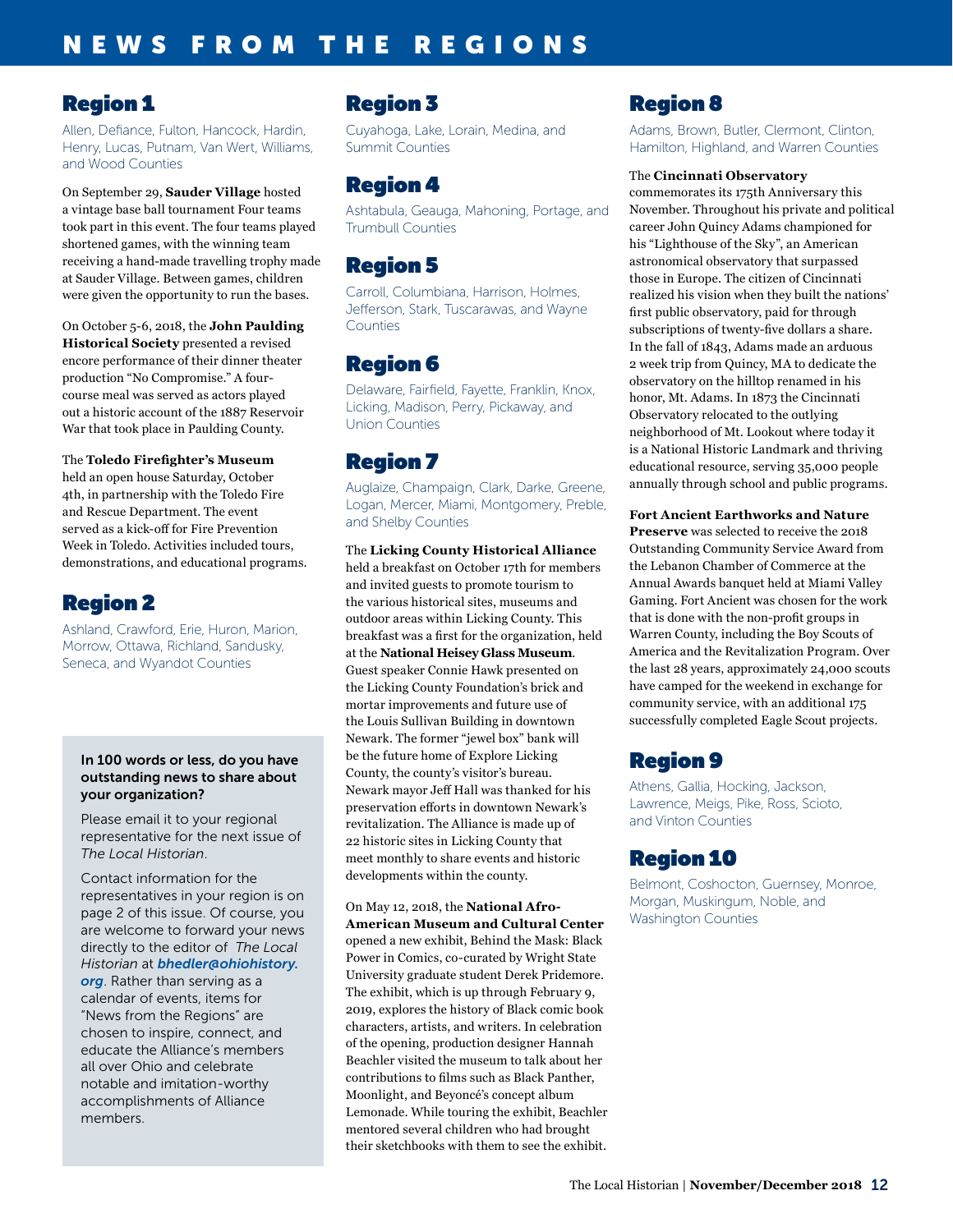# MEMBERS

## Joined or renewed between August 17 and October 24, 2018

## Welcome New Members

INDIVIDUALS

Natalie Fritz, Springfield Patricia Smith, Lima

#### ORGANIZATIONS

Kent State University Library, Kent Mt. Calvary Baptist Church, Columbus

Preble County Historical Society, Eaton

## Thank You Renewing Members

#### INDIVIDUALS

Kathleen M. Fernandez, Canton Maureen Mason, Dublin Kelly D. Mezurek, Dover

Diana M. Redman, Gahanna Judith Robinson, Caldwell Columbus

Marlboro Township Historical

#### ORGANIZATIONS

Ashland County Historical Society, Ashland Bedford Historical Society,

Bedford

Brecksville Historical Association, **Brecksville** 

Canal Fulton Heritage Society Inc, Canal Fulton

Carroll County Historical Society, **Carrollton** 

Clovernook Center for the Blind, Cincinnati

Clyde Heritage League Inc, Clyde Cridersville Historical Society, **Cridersville** 

Delaware County Historical Society, Delaware

Dover Historical Society, Dover Ellsworth Historical Society, Ellsworth

Fairview Park Historical Society, Cleveland

Fayette County Historical Society, Washington Court House

Fort Laurens Museum, Zoar Garfield Heights Historical

Society, Garfield Heights

Greenfield Historical Society, Greenfield

Hilltop Historical Society, **Columbus** 

Hiram Historical Society, Hiram Historical Society of Old

Brooklyn, Cleveland Kelton House Museum and

Garden, Columbus Kent Historical Society, Kent

Knox County Historical Society, Mount Vernon

Marion County Historical Society, Marion

Society, Hartville McDonald & Woodward Publishing, Newark Mogadore Historical Society, Inc, Mogadore Mount Healthy Historical Society, Mount Healthy Ohio Northern University, Ada Pickerington-Violet Township Historical Society, Pickerington Pike Township Historical Society, East Sparta Powell Liberty Historical Society, Powell Price Hill Historical Society, Cincinnati Reading Historical Society, Reading Ross County Historical Society, Chillicothe Shalersville Historical Society, Mantua Stow Historical Society, Stow Strongsville Historical Society, Strongsville

The Ohio State Reformatory, Mansfield

Tuscarawas County Convention & Visitors Bureau, New Philadelphia

Washington County Historical Society, Marietta

Washington Township Hist Soc of Stark County, Alliance Western Reserve Fire Museum,

Cleveland Yellow Springs Historical Society, Yellow Springs

# CALENDAR

#### NOVEMBER 29:

History Relevance Coffee Break Webinar from AASLH. For more information, see page 10.

#### DECEMBER 6:

Abandoned Property Webinar from AASLH. For more information, see page 10.

#### DECEMBER 11:

History Check-In: Native-American Activism Webinar from AASLH. For more information, see page 10.

#### DECEMBER 13:

History Relevance Coffee Break Webinar from AASLH. For more information, see page 10.

#### JANUARY 1:

OLHA new jobs posting policy. For more information, see page 8.

#### JANUARY 11:

Proposal deadline for Midwestern History Conference. For more information, see page 9.

#### FEBRUARY 1:

Deadline for script for staged readings at Caesar's Ford Theatre. For more information, see page 9.

#### MARCH 9:

Region 7 Meeting, hosted by the Shelby County Historical Society

Region 9 Meeting, hosted by the Meigs County Historical Society

#### MARCH 16:

Region 6 Meeting, hosted by the Worthington Historical Society

Region 8 Meeting, hosted by the Warren County Historical Society

#### MARCH 23:

Region 3 Meeting, hosted by the Lakewood Historical Society Region 10 Meeting, hosted by Muskingum County History

#### APRIL 6:

Region 1 Meeting, hosted by the Toledo Firefighter's Museum Region 5 Meeting, hosted by the Massillon Museum

### APRIL 13:

Region 2 Meeting, hosted by the Richland County Museum Region 4 Meeting, hosted by the Trumbull County Historical Society

#### MAY 30-31:

Fifth Annual Midwestern History Conference. For more information, see page 9.

Doreen N. Uhas-Sauer,